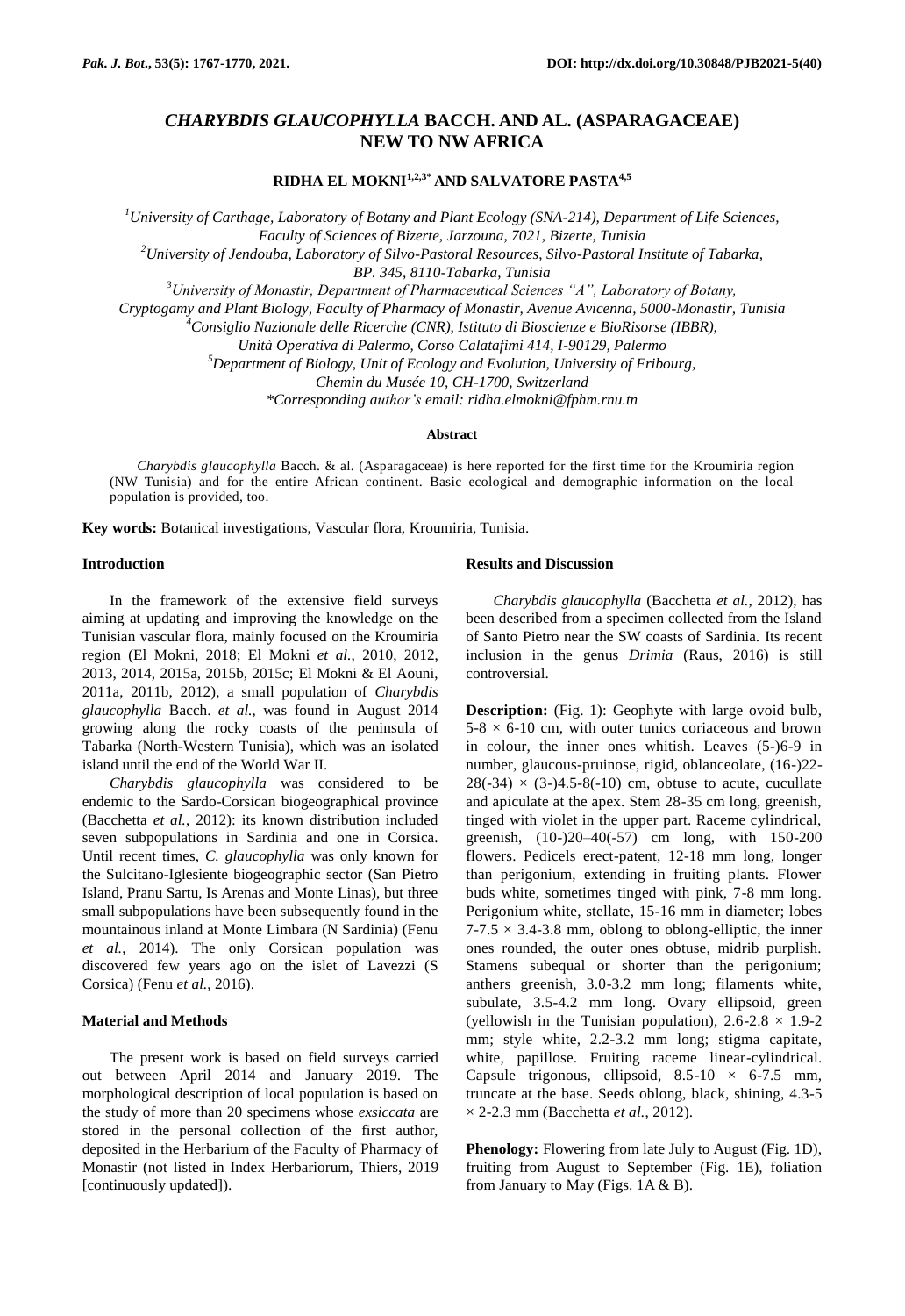

*Source*: Photographs taken by the First Author in Tabarka (Kroumiria, North-Western of Tunisia)

Fig. 1. Some images of *Charybdis glaucophylla* Bacch. *et al.* (Photos: R. El Mokni). A & B: habit during the foliation period; C: large ovoid bulbs with outer brown coriaceous tunics; D: cylindrical flowering raceme with hundreds of flowers; E: fruiting raceme with trigonous capsules.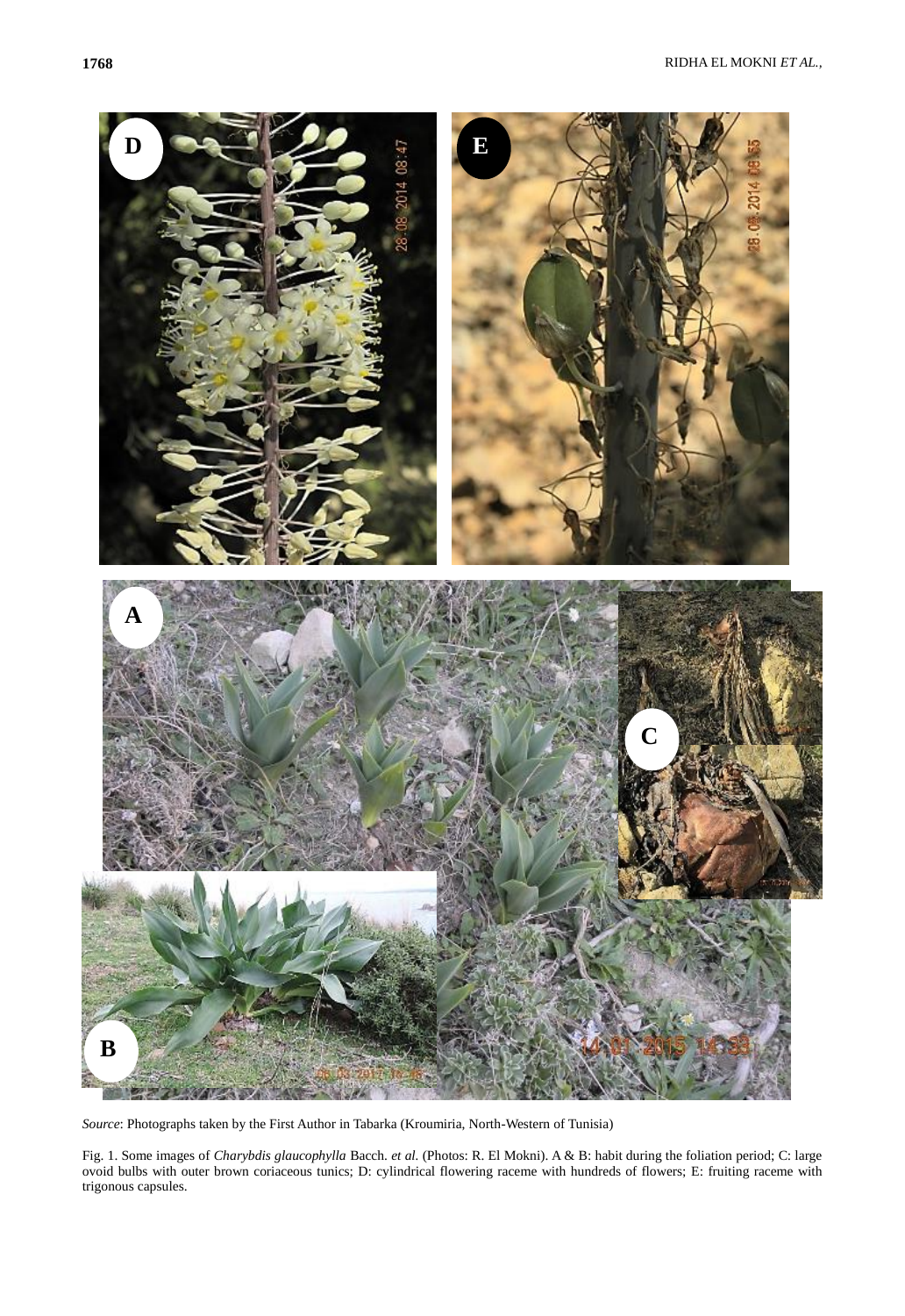**Additional notes concerning the Tunisian population:**  *Charybdis glaucophylla* is easily distinguishable from the other sister species (i.e. *D. aphylla*, *D. hesperia*, *D. maritima*, *D. maura*, *D. numidica* and *D. pancration*) by its several peculiar morphological and phenological traits, such as the leaf morphology (the leaves are very long, glaucous, narrowly lanceolate and acute; Fig. 1B) and the life-cycle. In fact, the leaves develop in winter (January), while in the other species of the *D. maritima*  group they usually start growing during early autumn, just after flowering. Moreover, *D. glaucophylla* shows early flowering (July-August) and the dormancy period between flowering and leaf growth lasts four months (Bacchetta *et al.*, 2012).

The population of Tabarka counts approximately 100 individuals forming small, scattered tufts distributed over an area of  $50\times100$  m, i.e. approximately 5000 m<sup>2</sup>. It grows on the sandstones and clays of the Numidian Lithological Unit (dating back to Oligocene-lower Miocene), together with *Achyranthes sicula* (L.) All. (new record for the region of Kroumiria), *Anthyllis barba-jovis* L. (local population is the biggest in Tunisia), *Ampelodesmos mauritanicus* (Poir.) T. Durand & Schinz, *Aristolochia navicularis* E.Nardi, *Urginea fugax* (Moris) Stearn, *Barnardia numidica* (Poir.) Speta (endemic to Lybia, Tunisia, Algeria and Balearic Islands) *Calendula suffruticosa* Vahl *s.l*., *Daucus carota* L. subsp. *hispidus* (Ball) Heywood, *Hyoseris taurina* (Pamp.) Martinoli, *Hyoseris radiata* L.,

*Limbarda crithmoides* (L.) Dumort., *Odontites discolor* Pomel subsp. *ciliatus* (Pomel) Bolliger (Tunisian-Algerian endemic), *Pallenis maritima* (L.) Greuter, *Senecio leucanthemifolius* Poir. subsp. *leucanthemifolius*, *Sixalix farinosa* (Coss.) Greuter & Burdet (Tunisian-Algerian endemic), *Sonchus asper* L. subsp. *glaucescens* (Jord.) Ball, etc.

As for as the risk assessment of local population is concerned, despite its small size and the intense grazing affecting the area, but there is no evidence of a recent decline and considering that the species is poisonous, it should be considered as Least Concern according to IUCN classification scheme, thus confirming the recent evaluation carried out by Fenu *et al.*, (2016). However, further investigations in order to find any new populations and to better assess the medium- and longterm demographic trends are needed.

Our discovery confirms the outstanding richness of the coastal area of North-Western Africa in terms of endemic taxa. Taking into account both the poor knowledge on the current distribution of rare and endemic plant taxa and the huge overgrazing pressure on these areas, decision-makers should urgently individuate wide protected areas along the coasts of Morocco, Algeria and Tunisia in order to protect their biological heritage.

**Examined specimens:** (new records to the flora of Tunisia): Tunisia. Tabarka, on sandstone rocky coastal lands, very long, glaucous, narrowly lanceolate and acute leaves, 36°57'46.39'' N, 08°45'32.28'' E, 5 to 35 above sea level (Fig. 1).

**Specimina visa:** TUNISIA: Jendouba, Tabarka-Dzira (= Island of Tabarka), North-Western Tunisia, 36°57'46.39'' N, 08°45'32.28'' E, 5 and 35 m a.s.l., 03 October 2012, *R. El Mokni s. n.* (Herb. Univ. Bizerta); *ibidem* 18 Mar 2013, *R. El Mokni s. n.* (Herb. Univ. Bizerta); *ibidem*, 11 Oct 2016, *R. El Mokni s. n.* (Herb. Univ. Monastir); *ibidem*, 06 Marsh 2017, *R. El Mokni s. n.* (Herb. Univ. Monastir); *ibidem*, 06 January 2019, *R. El Mokni s. c.*

#### **Acknowledgements**

We are indebted to our colleagues and friends within RCDA of Jendouba, Ain Draham and Tabarka for kindly supporting our field prospections during all these years.

## **References**

- Bacchetta, G., S. Brullo, S. D'Emerico, C. Pontecorvo and C. Salmeri. 2012. *Charybdis glaucophylla* (Asparagaceae), a new species from Sardinia. *Phytotaxa*, 69: 16-26.
- El Mokni, R. 2018. *Serapias ×debelairii*, a new natural hybrid from Tunisia within a sympatric population of *S. stenopetala* and *S. parviflora*. *J. Eur. Orch.*, 50(1): 67-80.
- El Mokni, R. and M.H. El Aouni. 2011a. Découverte de la grande camomille, *Tanacetum parthenium* (*Asteraceae*) pour la flore de Tunisie : une adventice naturalisée. *Fl. Medit.*, 21: 299-303.
- El-Mokni, R. and M.H. El Aouni. 2011b. Découverte de Sparaxis tricolore, *Sparaxis tricolor* (Curt.) Ker-Gawl. (*Iridaceae* Juss.) pour la flore de Tunisie: une adventice naturalisée. *Le Monde des Plantes*, 505: 11-14.
- El-Mokni, R. and M.H. El Aouni. 2012. *Zantedeschia aethiopica* (Araceae) a new species naturalized in the Northwest of Tunisia. *Fl. Medit.*, 22: 191-196.
- El-Mokni, R., D. Amari and M.H. El Aouni. 2013. Two varieties of *Ophrys apifera* (*Orchidaceae*) new to North Africa. *J. Eur. Orch.*, 45 (1): 77-89.
- El-Mokni, R., G. Domina, H. Sebei and M.H. El Aouni. 2014. *Hyacinthoides kroumiriensis* sp. nov. (*Hyacinthaceae*): a new species from North West of Tunisia. *Int. J. Adv. Res.*, 2(9): 640-644.
- El-Mokni, R., G. Domina, H. Sebei and M.H. El Aouni. 2015b. Taxonomic notes and distribution of taxa of *Orobanche* gr. *minor* (*Orobanchaceae*) from Tunisia. *Acta Botanica Gallica : Bot. Lett.*, 162 (1): 5-10.
- El-Mokni, R., G. Domina, H. Sebei and M.H. El Aouni. 2015c. On the distribution and subspecific variation of the Tunisian-Algerian endemic *Delphinium sylvaticum* Pomel (*Ranunculaceae*). *Nord. J. Bot.*, 33: 548-554.
- El-Mokni, R., H. Sebei and M.H. El Aouni. 2015a. Rediscovery of a rare North African endemic *Odontites* (*Orobanchaceae*): first record and variability from Tunisia. *Int. J. Adv. Res.*, 3 (2): 376-382.
- El-Mokni, R., M.R. El Mahmoudi and M.H. El Aouni. 2010. *Neottia nidus-avis* (L.) L.C.Rich.: une nouvelle orchidée pour la flore de la Tunisie. *Orchidophile*, 186: 181-187.
- El-Mokni, R., N. Hamdi, G. De Belair and M.H. El Aouni. 2012. Découverte d'*Ibicella lutea* (Lindl.) Van Eselt. (*Martyniaceae*) en Kroumirie (Nord-Ouest de la Tunisie). *Poiretia*, 4: 1-6.